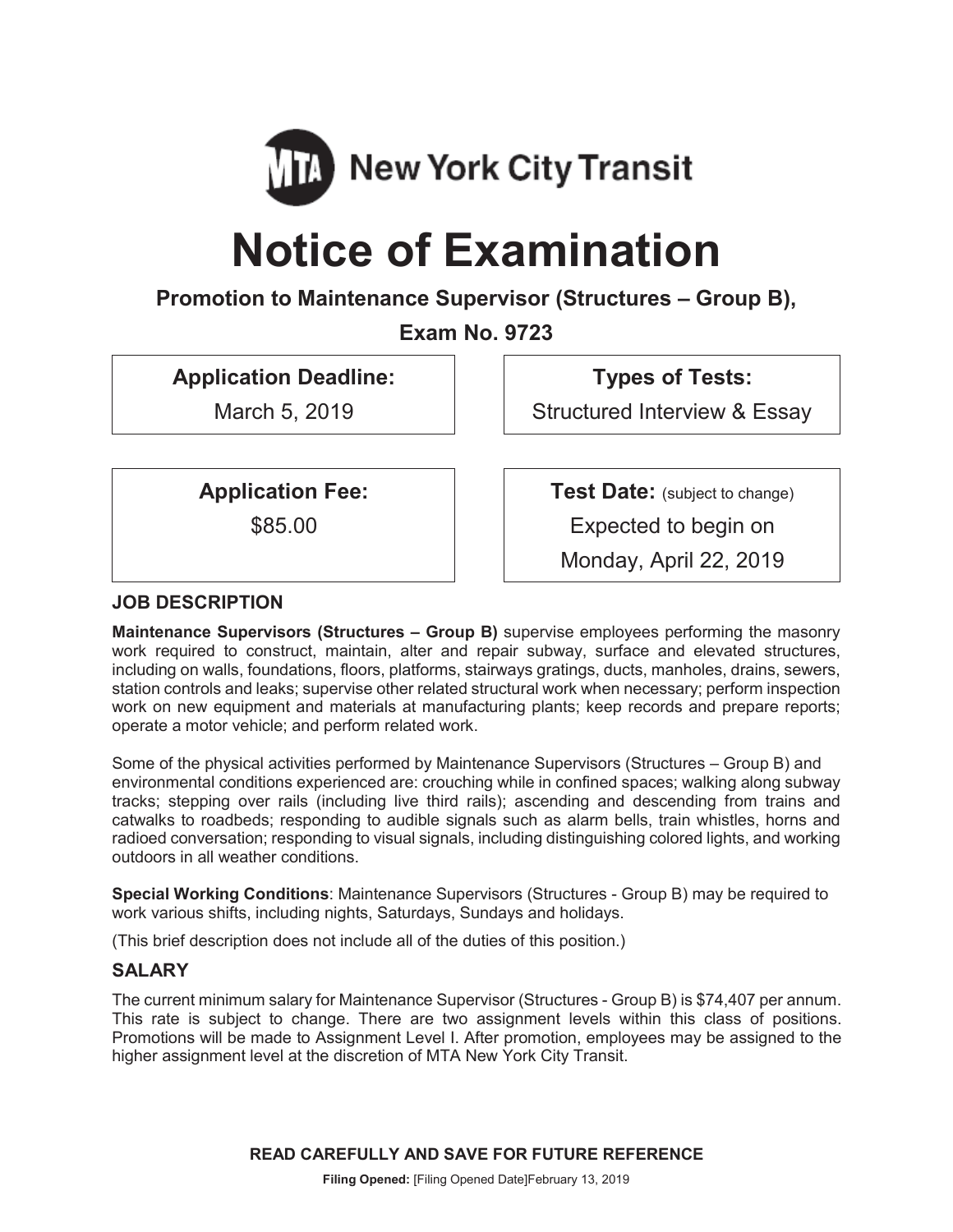## **ELIGIBILITY TO TAKE EXAMINATION**

This examination is open to each employee of MTA New York City Transit who **on the first date of the structured interview:**

- 1. Is permanently (not provisionally) employed in or appears on a Preferred List (see Note, below) for the eligible title of Structure Maintainer - Group B; and
- 2. Is not otherwise ineligible.

(Note: A "Preferred List" is a civil service list which is only for certain former permanent incumbents of the eligible title who have rehiring rights.)

This examination is also open to employees who were appointed to an eligible title pursuant to New York State Civil Service Law, section 55-a, and who meet all other eligibility requirements.

You are responsible for determining whether you meet the eligibility requirements for this examination prior to submitting the *Application*. If you do not know if you are eligible, check with **your department's Human Resources representative**. You may be given the test before we verify your eligibility. If you are marked "Not Eligible," your application fee will **not** be refunded and you will **not** receive a score.

This examination is **not** open to employees of MaBSTOA or MTA Bus Company, or to employees of MTA agencies other than MTA New York City Transit.

#### **REQUIREMENTS TO BE PROMOTED**

**Probationary Period:** At the time of promotion, you must have completed your probationary period in the eligible title as indicated in the above "Eligibility to Take Examination" section, and you must be permanently employed in that title or your name must appear on a Preferred List for the title at the time of promotion. Additionally, you must have served permanently in the eligible title for at least one year. Time served prior to a break in service of more than one year will not be credited.

**Driver License Requirement:** At the time of promotion, you must have a Motor Vehicle Driver License valid in the State of New York with no disqualifying restrictions that would preclude the performance of the duties of this title. If you have serious moving violations, a license suspension or an accident record you may be disqualified. This license must be maintained for the duration of your employment in the title.

**Drug Screening Requirement:** You must pass a drug screening in order to be promoted.

#### **HOW TO SUBMIT AN APPLICATION AND PAY THE APPLICATION FEE**

If you believe you meet the requirements in the "Eligibility to Take Examination" section, submit an *Application* online by the last day of the application period unless you are requesting a fee waiver. Applicants who wish to request a fee waiver should refer to the "How to Submit an Application When Requesting a Fee Waiver" section below. MTA New York City Transit will **not** accept *Applications* in person.

**Application Fee:** This fee is generally not refundable. Under special circumstances, you may be entitled to a refund. You should refer to the Department of Citywide Administrative Services ("DCAS") General Exam Regulations to determine if you are entitled to a refund prior to requesting a refund. You can refer to the bottom of the last page of the Notice of Examination for instructions on how to obtain a copy of the DCAS General Exam Regulations.

(Continued)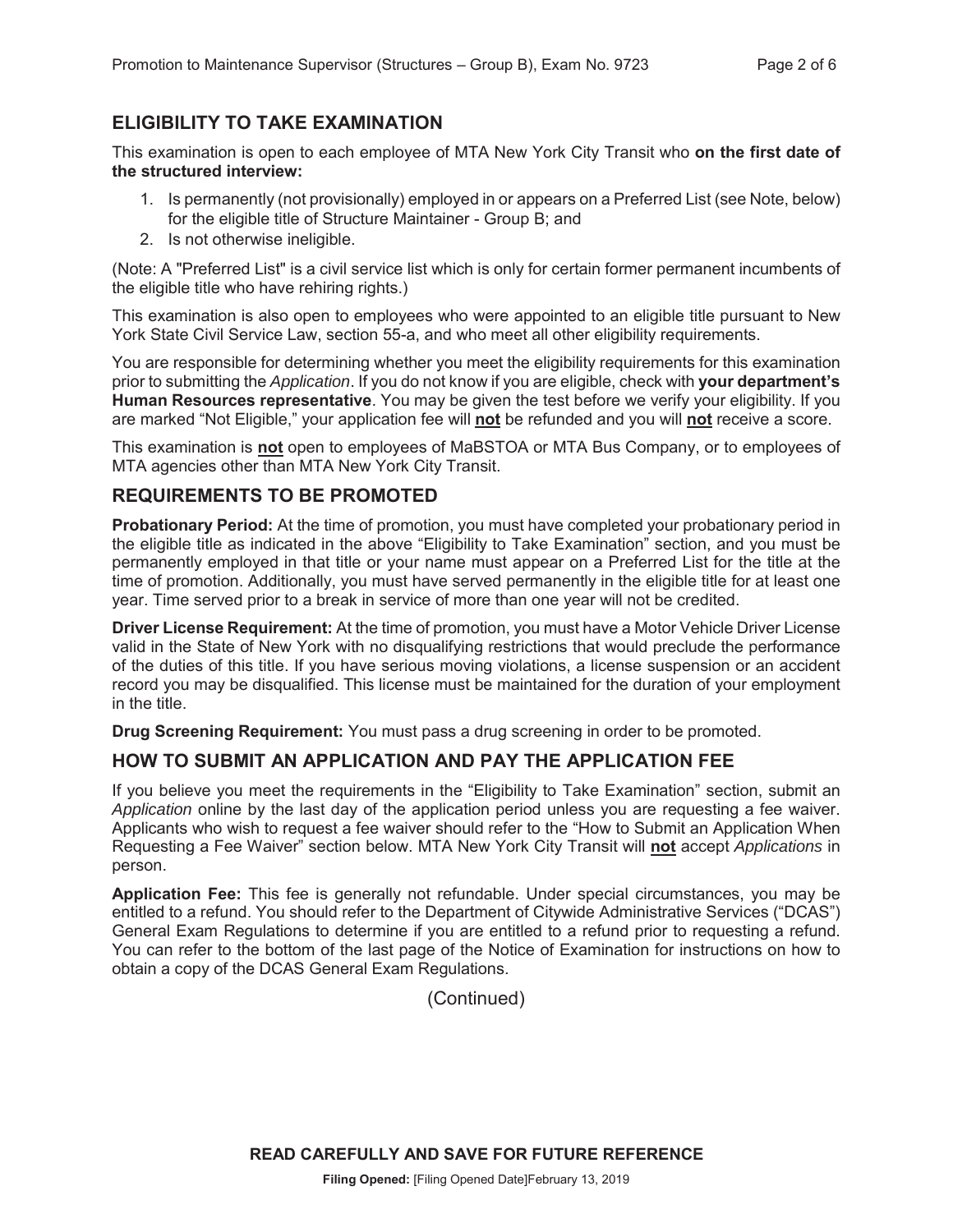## **HOW TO SUBMIT AN APPLICATION AND PAY THE APPLICATION FEE** (Continued)

#### **Online Applications:**

- 1. Apply using the "BSC" employee portal at www.mymta.info by the last day of the application period.
- 2. You must pay the *Application* fee via payroll deduction. Applicants who request a fee waiver must apply by mail.
- 3. You will be sent a confirmation email after you complete your *Application* and pay the *Application* fee.

Save your confirmation numbers for future reference and proof of filing an *Application.*

Computers with internet access are available on a limited basis at branches of the New York Public Library, the Brooklyn Public Library and the Queens Library to patrons with a valid library card.

## **HOW TO SUBMIT AN APPLICATION WHEN REQUESTING A FEE WAIVER**

Applicants who wish to request a fee waiver must obtain an *Application* in person at the MTA Exam Information Center as indicated below and must submit the *Application* by mail to the address in the "Correspondence" section below **by the last day of the application period**.

MTA New York City Transit will not accept *Applications* in person. Additional information on requesting an application fee waiver is available with the *Application*.

**MTA Exam Information Center**: Open Monday through Friday, from 9 AM to 3 PM, in the lobby at 180 Livingston Street, Brooklyn, New York. Directions: take the A, C, F, or R trains to the Jay Street-Metro Tech Station, or the 2, 3, or G train to the Hoyt Street Station. The MTA Exam Center will be closed on Monday, February 18, 2019 in observance of Presidents' Day.

#### **ADMISSION LETTER**

An **Admission Letter** or a **Not Eligible Letter** will be mailed to you about 10 days before the first date of the structured interview. If you are eligible and do not receive an *Admission Letter* at least 4 days before the first date of the structured interview, you may obtain a duplicate letter at the MTA Exam Information Center (as indicated above). A paper copy of the *Admission Letter* is your ticket for admission to the test.

Applicants **must** keep their mailing address **up to date**. Please refer to the Correspondence section below for instructions on how to update your address and other contact information.

#### **THE TEST**

You will be given a competitive structured interview and a qualifying essay test. The tests will be given in a single session on the same day. A score of at least 70% is required to pass the competitive structured interview and the qualifying essay test. Your score on the structured interview will determine 85% of your final score. Your seniority will determine the remaining 15%. You must pass the competitive structured interview and the qualifying essay test to have your seniority credited. Your seniority score will be 70 plus  $\frac{1}{2}$  point for each three months of completed, permanent continuous service with an agency under the jurisdiction of the Commissioner, Department of Citywide Administrative Services in competitive class titles. Your service will be credited through the first date of the structured interview, up to a maximum of 15 years. Time served prior to a break in service of more than one year will not be credited.

(Continued)

**READ CAREFULLY AND SAVE FOR FUTURE REFERENCE**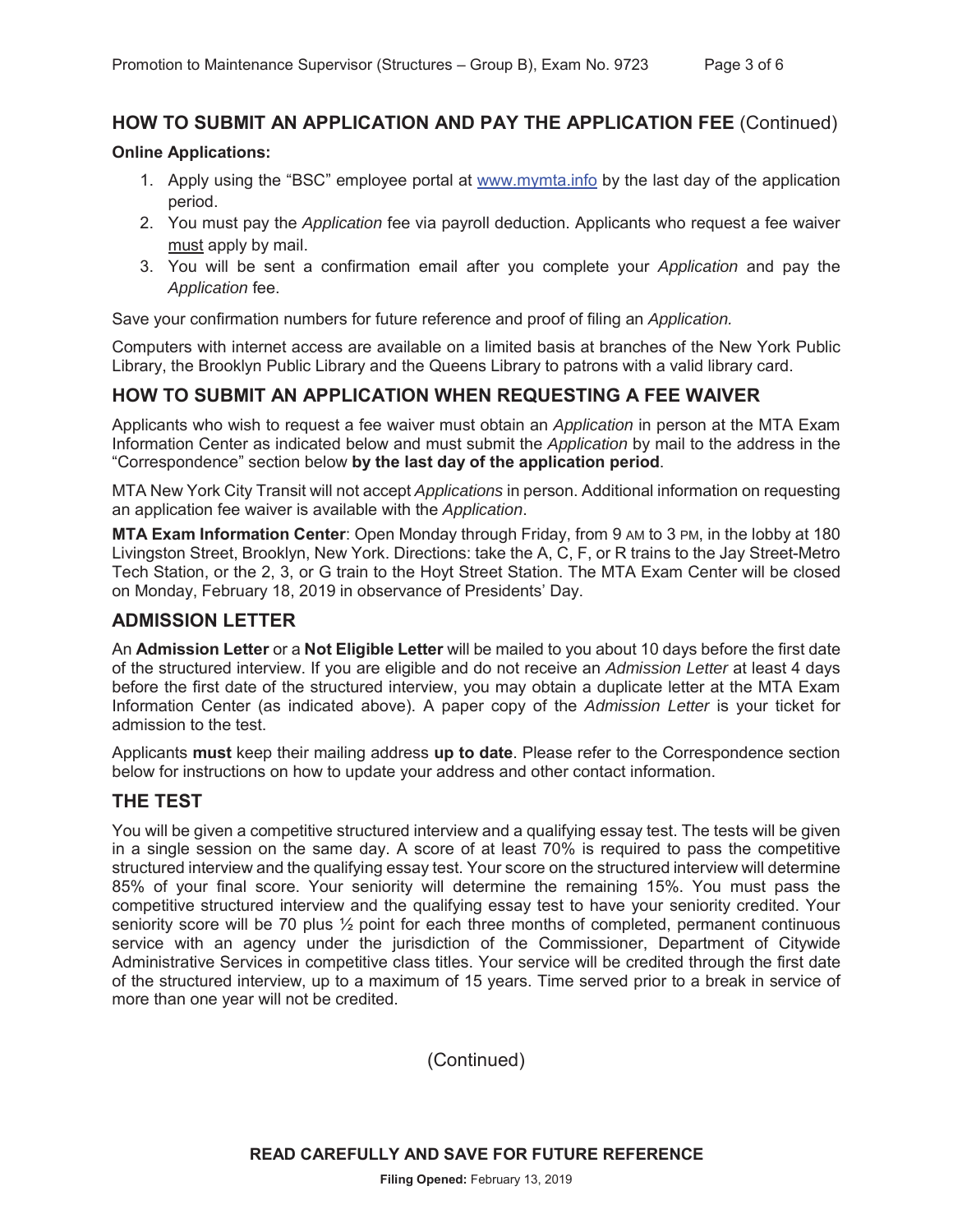## **THE TEST**(Continued)

Veterans' or Disabled Veterans' Credit will be granted only to eligible passing candidates who request that they be applied. Veterans' or Disabled Veterans' Credit should be requested at the time of application, but **must** be requested before the date the eligible list is established. Claims for Veterans' or Disabled Veterans' Credit cannot be made once the eligible list is established.

The structured interview may include questions on the following:

- Knowledge of the masonry trade as applied to the construction, maintenance, installation, repair, alteration, and inspection of MTA New York City Transit structures and facilities
- Knowledge of relevant MTA New York City Transit rules, regulations, policies, procedures and labor-management practices
- Knowledge of the Americans With Disabilities Act (A.D.A.) codes pertinent to the masonry trade
- Knowledge of proper safety precautions and procedures
- Knowledge of flagging rules and regulations
- Knowledge of reading and interpreting specifications, i.e., blueprints, diagrams, and drawings
- Knowledge of trade-related formulas and computations
- Ability to exercise effective supervision and to apply supervisory methods and procedures in accordance with MTA New York City Transit rules, regulations, policies, and procedures

The qualifying essay test will require candidates to write one or more reports based on information provided on the day of the test. Candidates will be evaluated on their ability to write concisely, comprehensively and clearly using good grammatical form. Only those candidates who achieve a passing score on the structured interview will have their qualifying essay tests rated.

#### **TEST ADMINISTRATION GUIDELINES**

**Warning:** You are not permitted to enter the test site with cellular phones, smart watches, beepers, pagers, cameras, portable media players, or other electronic devices. Calculators are not permitted. Electronic devices with an alphabetic keyboard, word processing, or data recording capabilities, such as planners, organizers, etc., are prohibited. If you use any of these devices in the building at any time before, during, or after the test, you may **not** receive your test results, your test score may be nullified, and your application fee will **not** be refunded.

You may not have any other person, including children, present with you while you are being processed for or taking the test, and no one may wait for you inside of the test site while you are taking the test.

**Leaving:** You must leave the test site once you finish the test. If you leave the test site after being fingerprinted but before finishing the test, you will not be permitted to re-enter. If you disregard this instruction and re-enter the test site, you may not receive your test results, your test score may be nullified, and your application fee will not be refunded

**Proof of Identity**: You must present your MTA New York City Transit employee ID when you arrive to take the test.

#### **THE TEST RESULTS**

If you pass the structured interview and essay test and are marked eligible, your name will be placed in final score order on an eligible list and you will be given a list number. You will be notified by mail of your test results. If you meet all requirements and conditions, you will be considered for promotion when your name is reached on the eligible list.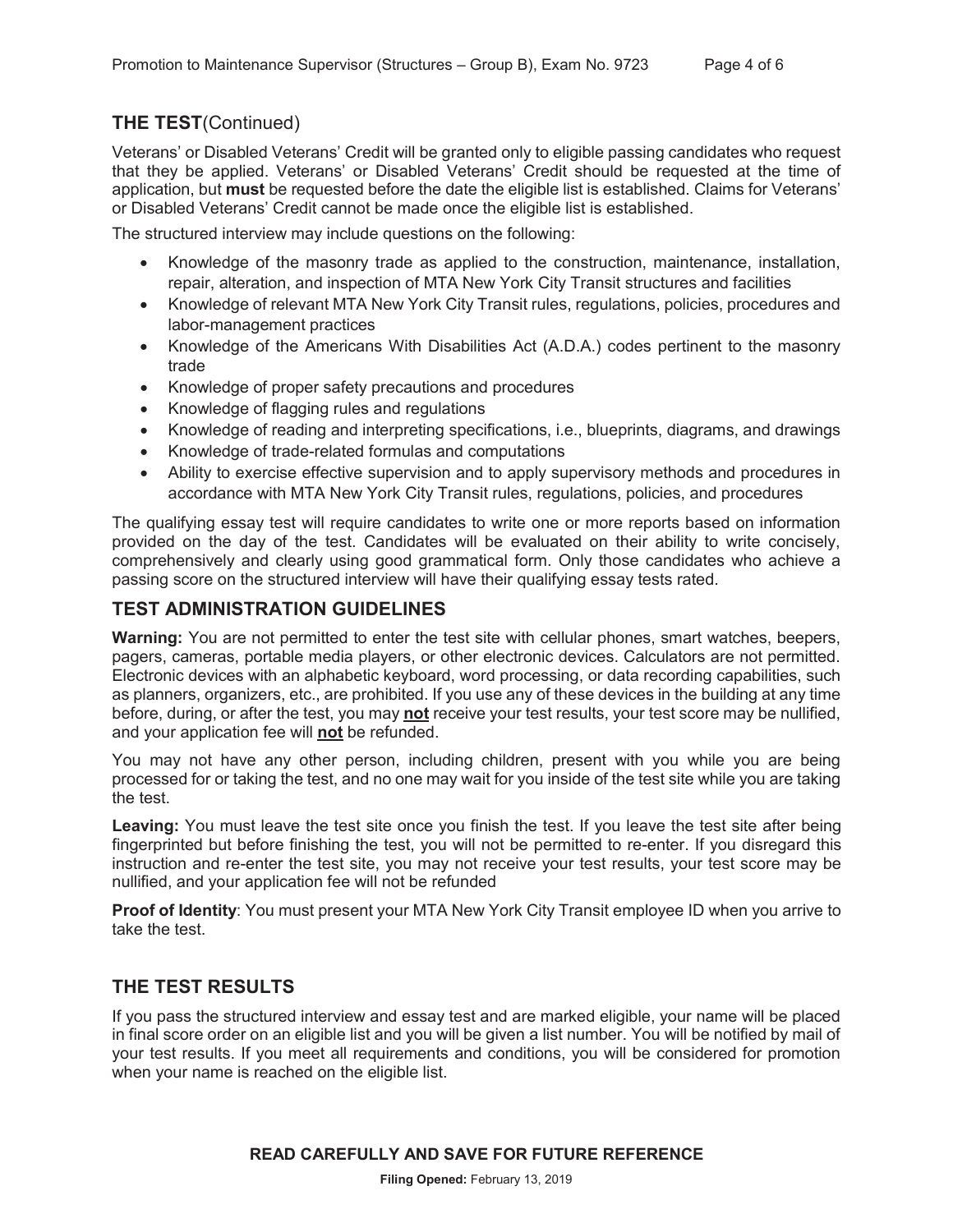#### **SPECIAL ARRANGEMENTS**

**Late Filing:** Consult with **your department's Human Resources representative** to determine the procedure for filing a late *Application* if you meet one of the following conditions:

- 1. You are absent from work for at least one-half of the application period and are unable to apply for reasons such as vacation, sick leave or military duty; or
- 2. You become eligible after the above application period, but on or before the first date of the Structured Interviews.

**Make-Up Test:** You may apply for a make-up test if you cannot take the test on the scheduled test date for any of the following reasons:

- 1. Compulsory attendance before a public body;
- 2. On-the-job injury or illness caused by municipal employment where you are an officer or employee of the City;
- 3. Absence from the test within one week after the death of a spouse, domestic partner, parent, sibling, child or child of a domestic partner where you are an officer or employee of the City;
- 4. Absence due to ordered military duty;
- 5. A clear error for which MTA New York City Transit is responsible; or
- 6. A temporary disability, pregnancy-related, or child-birth-related condition preventing you from taking the test.

To request a make-up test, mail your request with your documentation of special circumstances to the address found in the "Correspondence" section below within 60 days of your scheduled test date or make the request within 60 days of restoration to your position after performing ordered military duty.

**Special Test Accommodations:** If you plan to request special testing accommodations due to disability or an alternate test date due to your religious belief, follow the instructions included with your *Application* and mail your request to the address found in the "Correspondence" section below no later than 30 days prior to the scheduled test date.

#### **CORRESPONDENCE**

**Change of Contact Information:** You must keep your employee contact information (telephone number, mailing address and email address) current with **both MTA New York City Transit and the MTA Business Service Center (BSC).**

#### **To update your contact information with the MTA New York City Transit, you must:**

- 1. Visit us at the MTA Exam Information Center;
- 2. Send an e-mail to examsunit@nyct.com, with the subject named 'Contact Info Update'; or
- 3. Mail us at the address below, with the words 'Contact Info Update' next to the exam title.

(Continued)